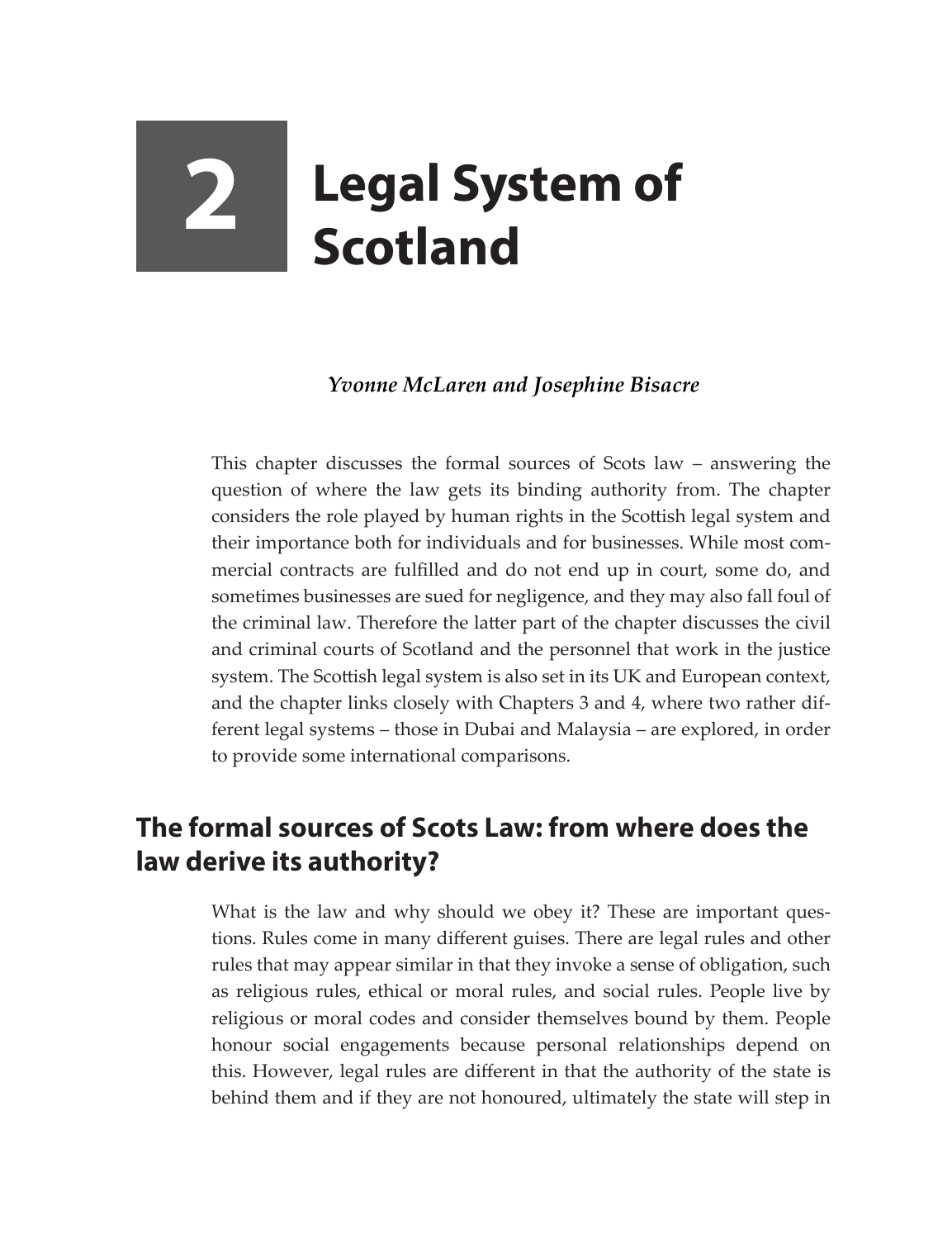and enforce them, in the form of civil remedies such as damages, or statesanctioned punishment for breach of the criminal law.

All law comes from a formal source. The formal sources of Scots law have different levels of authority over us. Their order of importance is:



## **Legislation**

Legislation that is binding in Scotland can be enacted by various lawmaking institutions: it may be enacted by the European Union or by the UK or Scottish parliaments or by a body to which power to legislate has been delegated. The Crown also has residual legislative power.

There are four sources of legislation that are binding in Scotland. They are:



Firstly, **European legislation**. The EU is made up of 28 member states (including the UK) covering four million square kilometres, stretching from Cyprus in the east to the Azores in the west, which are home to 503 million people. The EU affords certain important freedoms to its citizens.

**The 'four freedoms' offered to EU citizens, including businesses**

- free movement of goods
- $\blacksquare$  free movement of workers
- freedom of establishment and to provide services
- free movement of capital